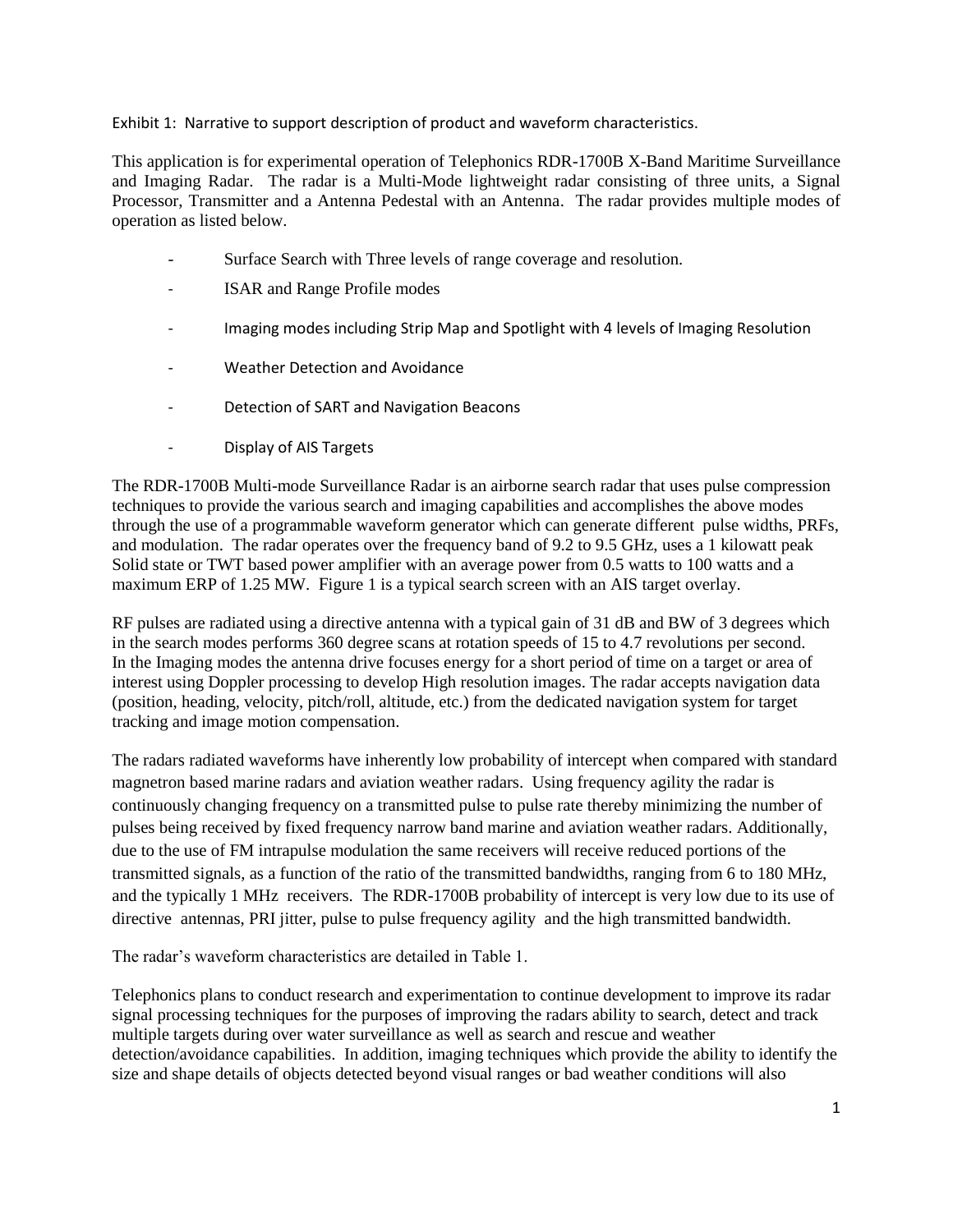continue to be improved. The continued advancement of digital processors permits the development of improved detection and mode techniques. While computer simulations and lab testing are used initially actual field deployment is needed to demonstrate performance under real field conditions.

Telephonics plans to conduct research and development to develop these system improvements and to test the radar at our site in Farmingdale (Suffolk), New York – NL 40-43-25; WL 73-25-15 and in addition on a mobile installation, a company owned BeechCraft B200T aircraft. The aircraft will operate over water within a range of  $+/- 160 \text{ km}$  from the Farmingdale location to conduct experiments that will demonstrate radar performance and enable evaluation of the new techniques.

#### **Figure 1**

#### **RDR 1799B Search Screen**